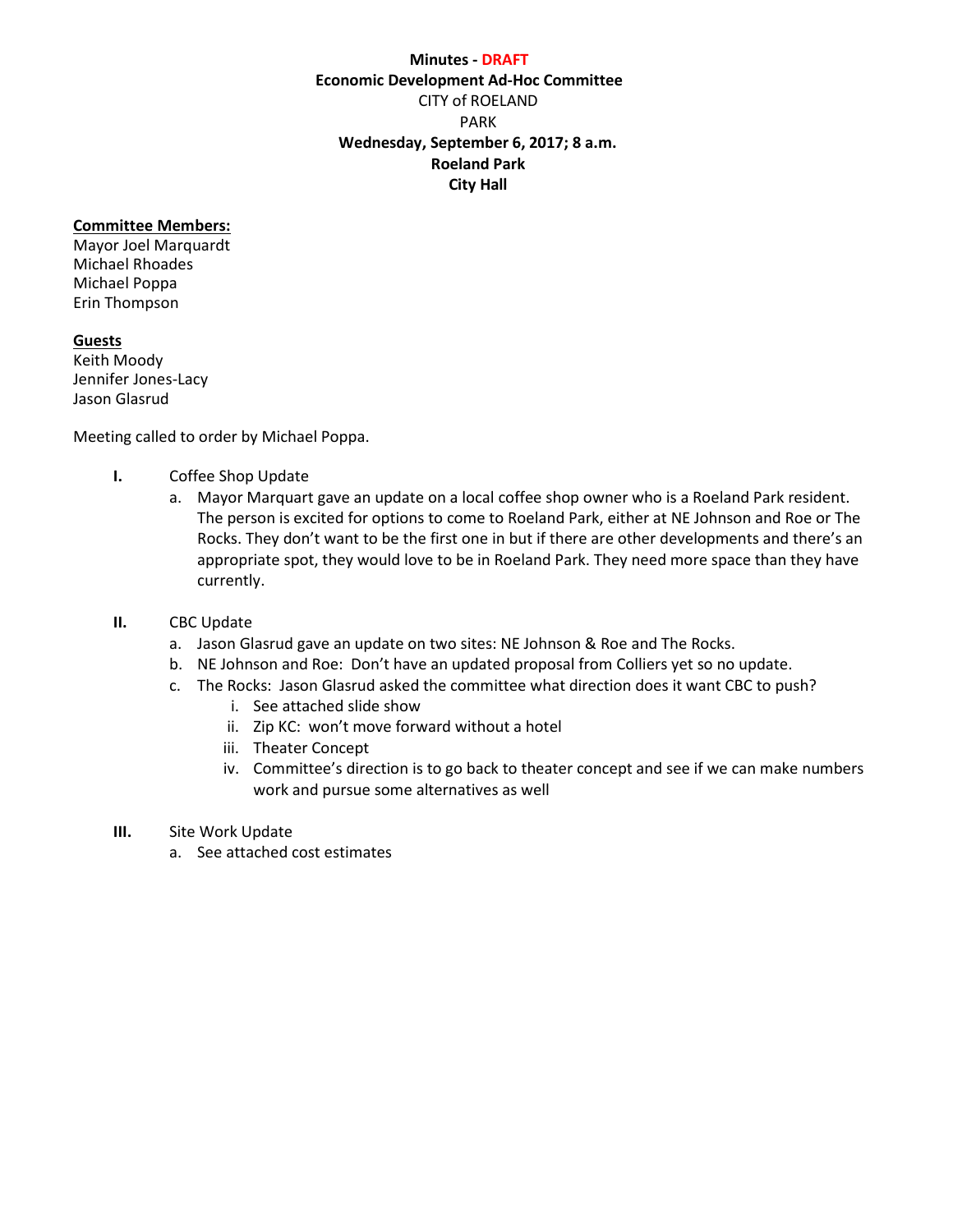# City of Roeland Park Budget Analysis- Reflecting Storm Detention Facility and Sanitary Sewer For the Period Ended 7/31/2017

|      |           |                                     |     | 2014             | 2015          |  | 2016          | 2017 Budget |                    | 2017 YTD ACTUAL 2017 Projected |                        | 2018 Budget   |                              |
|------|-----------|-------------------------------------|-----|------------------|---------------|--|---------------|-------------|--------------------|--------------------------------|------------------------|---------------|------------------------------|
|      |           |                                     |     |                  |               |  |               |             |                    |                                |                        |               |                              |
| 510  | 4010      | Cash Carryforward                   | \$. | 104,878.00 \$    | 217,642.00 \$ |  | 758,162.00 \$ |             | 280,293.00 \$      |                                | 280,293.00 \$<br>S     | (45, 156, 00) |                              |
| 510  | 4161      | Grants/Donations - Private          |     |                  |               |  |               |             | 5,000.00           |                                | $\blacksquare$         |               |                              |
| 510. | 4510.4512 | Interest on Investment              |     |                  |               |  | 985.39        |             | ÷.                 | 442.87                         | 500.00                 |               |                              |
| 510  | 4730      | Tax Increment Income                |     | 44,823.07        | 43,925.74     |  | 29,633.29     |             | 43,926.00          | 26,422.36                      | 31,005.00              | 6,764.50      |                              |
| 510  | 4731      | Tax Increment Income 3A             |     |                  | 186,786.64    |  | 198,643.91    |             | 202,572.00         | 211,481.26                     | 211,481.00             | 105,536.00    |                              |
| 510  | 4789      | Loan from General Fund              |     |                  |               |  |               |             |                    |                                | 126,500.00             |               |                              |
| 510  | 4841      | <b>Transfer of Funds</b>            |     | $\blacksquare$   | 217,641.99    |  |               |             |                    | $\bullet\bullet$               |                        |               |                              |
|      |           | <b>Total Revenues</b>               |     | 149,701.07       | 665,996.37    |  | 987,474.59    |             | 531,791.00         | 238,346.49                     | 649,779.00             | 67,134.50     |                              |
|      | в         | <b>Contracted Services</b>          |     |                  |               |  |               |             |                    |                                |                        |               |                              |
| 510  | 5204      | Legal Printing                      |     |                  |               |  |               |             |                    |                                |                        |               |                              |
| 510  | 5205      | Postage & Mailing Permits           |     | 2,967.84         |               |  |               |             |                    |                                |                        |               |                              |
| 510  | 5209      | Professional Services               |     | 1,525.00         | 66,424.05     |  | 106,580.94    |             | 141,338.00         | 51,528.36                      | 83,000.00              |               |                              |
| 510  | 5214      | Other Contracted Services           |     |                  | 732.51        |  |               |             |                    |                                |                        |               |                              |
| 510  | 5244      | General Contractor                  |     |                  |               |  | 600,600.00    |             | 515,000.00         | 147,600.00                     |                        |               |                              |
|      |           | Cave Stabilization                  |     |                  |               |  | 600,600.00    |             |                    |                                | 219,400.00             |               |                              |
|      |           | Storm Water Detention               |     |                  |               |  |               |             |                    |                                | 262,545.00             |               |                              |
|      |           | Retaining Wall                      |     |                  |               |  |               |             |                    |                                |                        |               |                              |
|      |           | Additional Grading if wall not done |     |                  |               |  |               |             |                    |                                |                        |               |                              |
|      |           | Sanitary Sewer Improvements         |     |                  |               |  |               |             |                    |                                | 115,000.00             |               |                              |
|      |           | Multi Use Trail @ Nall Park         |     |                  |               |  |               |             |                    |                                | 15,000.00              |               |                              |
|      | 5802      | Transfer to General Fund            |     |                  |               |  |               |             |                    |                                |                        | 126,500.00    |                              |
|      | В         | <b>Contracted Services Total</b>    |     | 4,492.84         | 67,156.56     |  | 707,180.94    |             | 656,338.00         | 199,128.86                     | 694,945.00             | 126,500.00    |                              |
|      |           | <b>Total Expenditures</b>           |     | 4,492.84         | 67,156.56     |  | 707,180.94    |             | 656,338.00         | 199,128.86                     | 694,945.00             | 126,500.00    |                              |
| 510  |           | <b>Ending Fund Balance</b>          |     | 145,208.23<br>s. | 598,839.81 \$ |  | 280,293.65    | s           | $(124, 547.00)$ \$ | 39,217.63                      | $(45, 166.00)$ \$<br>S |               | (59,365.50) Funding shortfal |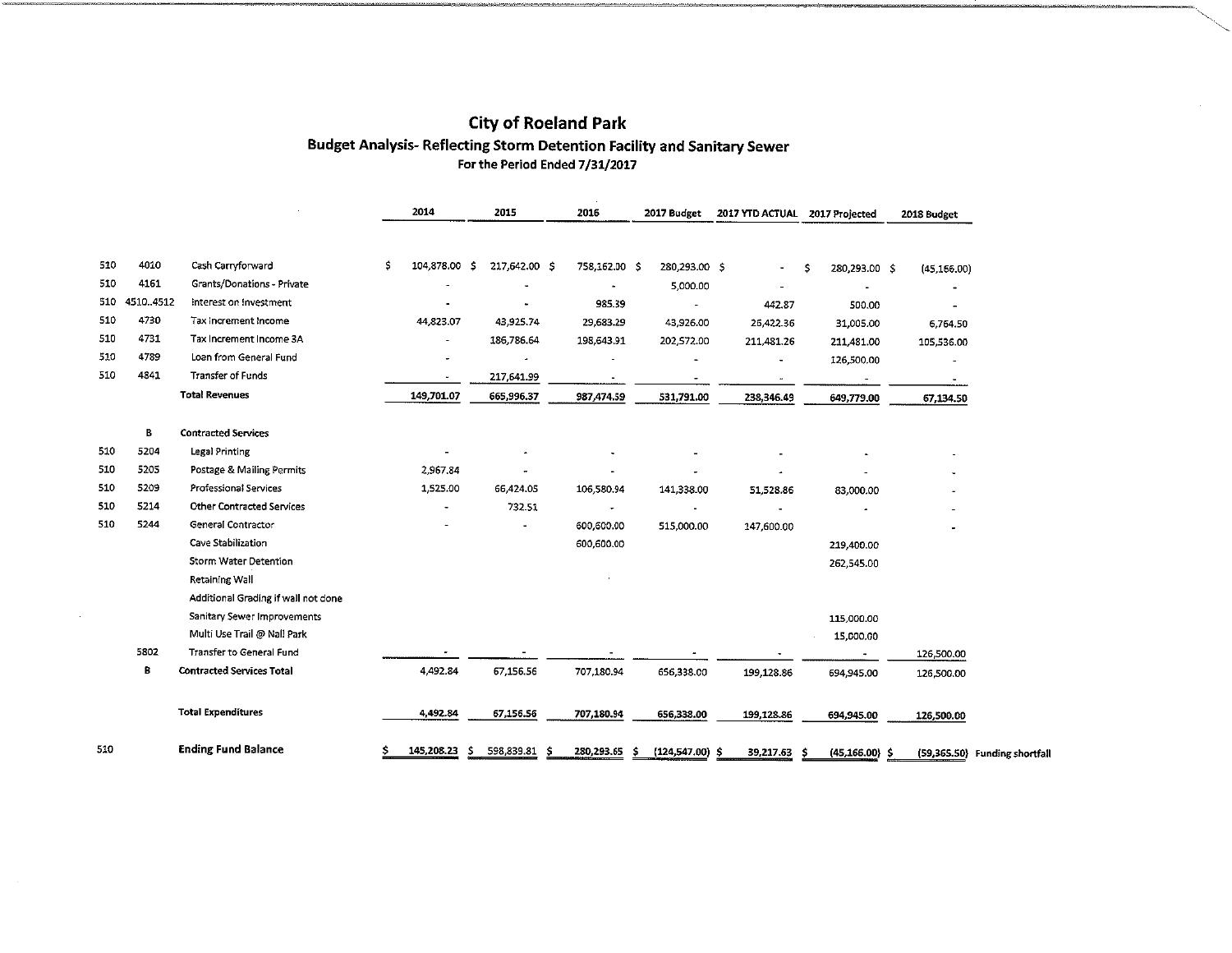# ercy of Roeland Park<br>Budget Analysis- Reflecting Retaining Wall and Sanitary Sewer<br>For the Period Ended 7/31/2017

|     |           |                                     |     | 2014       |    | 2015                     |     | 2016                     |   | 2017 Budget              | 2017 YTD ACTUAL 2017 Projected |     |                          | 2018 Budget  |                          |
|-----|-----------|-------------------------------------|-----|------------|----|--------------------------|-----|--------------------------|---|--------------------------|--------------------------------|-----|--------------------------|--------------|--------------------------|
|     |           |                                     |     |            |    |                          |     |                          |   |                          |                                |     |                          |              |                          |
| 510 | 4010      | Cash Carryforward                   | \$. | 104,878.00 | -S | 217,642.00 \$            |     | 758,162.00 \$            |   | 280,293.00 \$            | $\blacksquare$                 | \$  | 280,293.00 \$            | (23, 716.00) |                          |
| 510 | 4161      | Grants/Donations - Private          |     |            |    |                          |     |                          |   | 5,000.00                 |                                |     |                          |              |                          |
| 510 | 4510.4512 | Interest on Investment              |     |            |    |                          |     | 985.39                   |   | ÷                        | 442.87                         |     | 500.00                   |              |                          |
| 510 | 4730      | Tax Increment Income                |     | 44,823.07  |    | 43,925.74                |     | 29,683.29                |   | 43,926.00                | 26,422.36                      |     | 31,005.00                | 6,764.50     |                          |
| 510 | 4731      | Tax Increment Income 3A             |     |            |    | 186,786.64               |     | 198,643.91               |   | 202,572.00               | 211,481.26                     |     | 211,481.00               | 105,536.00   |                          |
| 510 | 4789      | Loan from General Fund              |     |            |    |                          |     |                          |   |                          |                                |     | 126,500.00               |              |                          |
| 510 | 4841      | Transfer of Funds                   |     | $\bullet$  |    | 217,641.99               |     | $\overline{\phantom{a}}$ |   | $\overline{\phantom{a}}$ | $\overline{\phantom{a}}$       |     | $\overline{\phantom{a}}$ | $\sim$       |                          |
|     |           | <b>Total Revenues</b>               |     | 149,701.07 |    | 665,996.37               |     | 987,474.59               |   | 531,791.00               | 238,346.49                     |     | 649,779.00               | 88,584.50    |                          |
|     | в         | <b>Contracted Services</b>          |     |            |    |                          |     |                          |   |                          |                                |     |                          |              |                          |
| 510 | 5204      | <b>Legal Printing</b>               |     |            |    |                          |     |                          |   |                          |                                |     |                          |              |                          |
| 510 | 5205      | Postage & Mailing Permits           |     | 2,967.84   |    |                          |     |                          |   |                          |                                |     |                          |              |                          |
| 510 | 5209      | <b>Professional Services</b>        |     | 1,525.00   |    | 66,424.05                |     | 106,580.94               |   | 141,338.00               | 51,528.86                      |     | 83,000.00                |              |                          |
| 510 | 5214      | Other Contracted Services           |     |            |    | 732.51                   |     |                          |   |                          |                                |     |                          |              |                          |
| 510 | 5244      | General Contractor                  |     |            |    | $\overline{\phantom{a}}$ |     | 600,600.00               |   | 515,000.00               | 147,600.00                     |     |                          |              |                          |
|     |           | Cave Stabilization                  |     |            |    |                          |     | 600,600.00               |   |                          |                                |     | 219,400.00               |              |                          |
|     |           | Storm Water Detention               |     |            |    |                          |     |                          |   |                          |                                |     |                          |              |                          |
|     |           | Retaining Wall                      |     |            |    |                          |     |                          |   |                          |                                |     | 241,095.00               |              |                          |
|     |           | Additional Grading if wall not done |     |            |    |                          |     |                          |   |                          |                                |     |                          |              |                          |
|     |           | Sanitary Sewer Improvements         |     |            |    |                          |     |                          |   |                          |                                |     | 115,000.00               |              |                          |
|     |           | Multi Use Trail @ Nall Park         |     |            |    |                          |     |                          |   |                          |                                |     | 15,000.00                |              |                          |
|     | 5802      | Transfer to General Fund            |     |            |    |                          |     |                          |   |                          |                                |     | $\bullet$                | 126,500.00   |                          |
|     | В         | <b>Contracted Services Total</b>    |     | 4,492.84   |    | 67,156.56                |     | 707,180.94               |   | 656,338.00               | 199,128.86                     |     | 673,495.00               | 126,500.00   |                          |
|     |           | <b>Total Expenditures</b>           |     | 4,492.34   |    | 67,156.56                |     | 707,180.94               |   | 656,338.00               | 199,128.86                     |     | 673,495.00               | 126,500.00   |                          |
| 510 |           | <b>Ending Fund Balance</b>          | Ś   | 145,208.23 | s  | 598,839.81               | - S | 280,293.65               | s | $(124,547.00)$ \$        | 39,217.63                      | -\$ | $(23,716.00)$ \$         | (37, 915.50) | <b>Funding shortfall</b> |

 $\ddot{\phantom{a}}$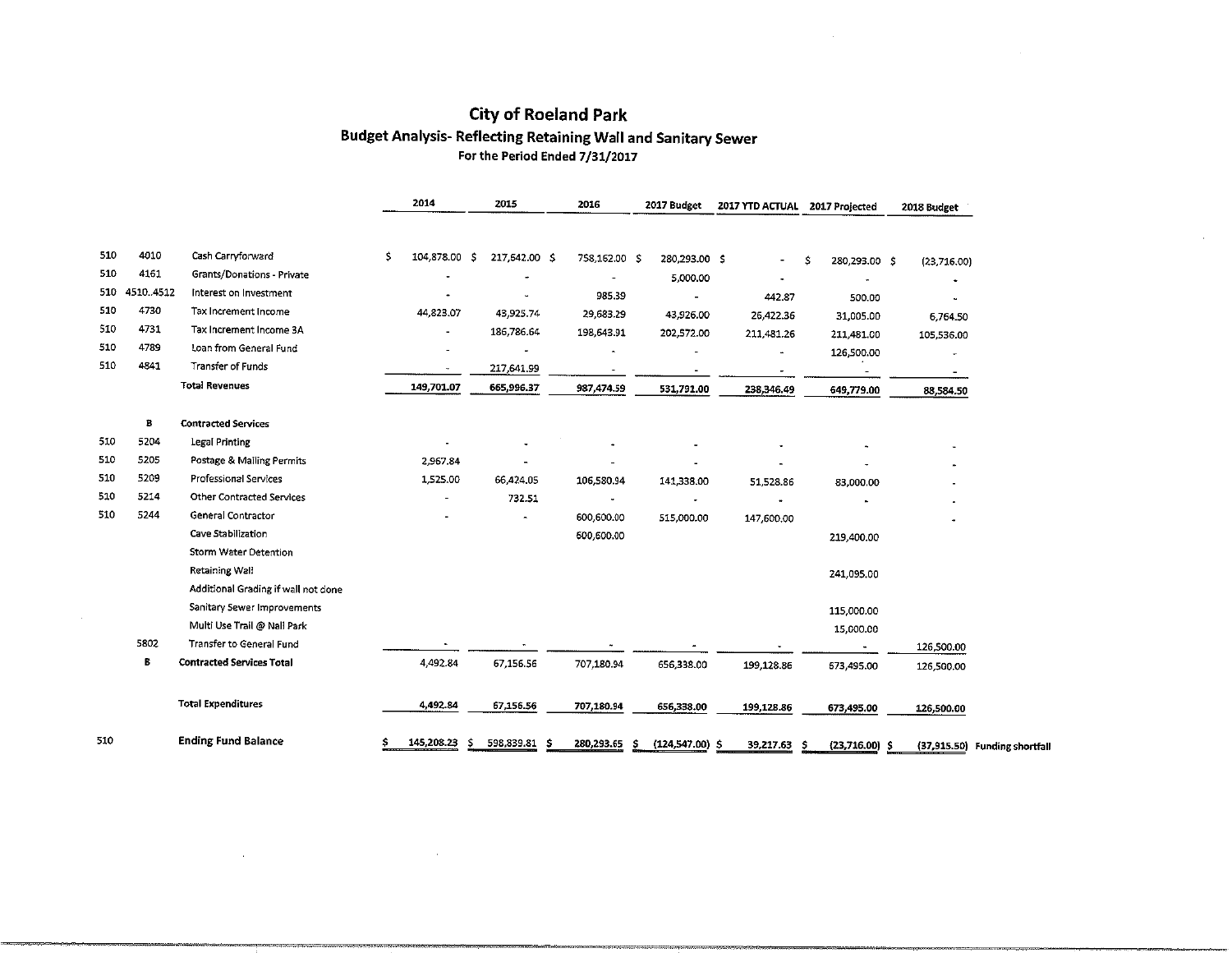SHAFER, KLINE & WARREN, INC.

11250 Corporate Avenue Lenexa, Kansas 66219 (913)888-7800

DATE: REVISED: REVISED; 8/28/2017

City of Roeland Park, KS The Rocks - Sanitary Sewer - Alternative Comparison (Cost and Schedule) Project Number 130099-220

# ALTERNATIVE 1 - MODIFY EXISTING SEWER

| <b>ITEM</b>    | <b>DESCRIPTION</b>                         | <b>UNIT</b> | <b>QUANTITY</b> | UNIT PRICE  | <b>AMOUNT</b> |
|----------------|--------------------------------------------|-------------|-----------------|-------------|---------------|
| 1              | CONTRACTOR BID, DATED 8-17-17, CIPP LINING | LS          |                 | \$94,492.00 | \$94,492.00   |
| $\overline{2}$ | 4' DIAMETER MANHOLE (POTENTIALLY REQUIRED) | LS          |                 | \$10,000.00 | \$10,000.00   |
| з.             | JJCW PROJECT ADMINISTRATION FEE            | LS          |                 | \$1,405,00  | \$1,405.00    |
| 4              | <b>EASEMENT DESCRIPTION / EXHIBIT</b>      | LS          |                 | \$600,00    | \$600.00      |
| 5.             | SKW PLAN REVISIONS / SUBMITTAL(S) TO JCW   | LS          |                 | \$4,000.00] | \$4,000.00    |
| 6              | <b>SKW FULL TIME INSPECTION</b>            | DAY         | 12              | \$800,00    | \$9,600.00    |
|                | AS-BUILTS (FIELD SHOTS AND DRAWINGS)       | LS          |                 | \$3,000.00  | \$3,000.00    |
| 8              | CONSTRUCTION ADMINISTRATION                | LS          |                 | \$2,000.00  | \$2,000.00    |
|                |                                            |             |                 |             |               |
|                | <b>ALTERNATIVE 1 SUBTOTAL</b>              |             |                 |             | \$125,097.00  |

(NOTE CONCRETE ENCASEMENT SCENARIO/ IF REQUIRED BY JCW, WOULD ADD APPROXIMATELY \$11,628)

PROS Cost savings over realignment. Sewer lateral length could be reduced to increase/maintain savings,

CONS Minimum of 4 weeks for JCW approval (Prepare submittal plans, JCW review, address comments, resubmit) Limits grading & site improvement options around existing sewer (depth and easement restrictions)

## ALTERNATIVE 2 - RELOCATE EXISTING SEWER TO NEW ALIGNMENT

| <b>ITEM</b> | <b>DESCRIPTION</b>                   | UNIT       | <b>QUANTITY</b> | UNIT PRICE   | <b>AMOUNT</b> |
|-------------|--------------------------------------|------------|-----------------|--------------|---------------|
|             | CONTRACTOR BID, DATED 3-10-17        | LS         |                 | \$129,873,00 | \$129,873,00  |
|             | <b>ISKW FULL TIME INSPECTION</b>     | <b>DAY</b> | 20              | \$800.00     | \$16,000,00   |
| P           | AS-BUILTS (FIELD SHOTS AND DRAWINGS) | ιs         |                 | \$3,000,00   | \$3,000.00    |
| 4           | CONSTRUCTION ADMINISTRATION          | LS         |                 | \$4,000.00   | \$4,000.00    |
|             |                                      |            |                 |              |               |

### ALTERNATIVE 2 SUBTOTAL (NOTE BID IS NEARLY 6 MONTHS OLD)

\$152,873.00

PROS JCW is ready to approve realignment (with receipt of abandonment agreement) Relocates sewer to perimeter, so ultimate flexibility for lot development

CONS Most costly scenario

Bid from Contractor is nearly 6 months old, so updated bid may reflect higher costs

\*TOTAL PROJECT COSTS AND CONSTRUCTION COSTS PROVIDED HEREIN ARE MADE ON THE BASIS OF ENGINEER'S EXPERIENCE AND QUALIFICATIONS AND REPRESENT THE ENGINEER'S BEST JUDGMENT. HOWEVER, THE ENGINEER CANNOT AND DOES NOT GUARANTEE THAT BIDS OR ACTUAL TOTAL PROJECT OR CONSTRUCTION COSTS WILL NOT VARY FROM THE ESTIMATE OF PROBABLE CONSTRUCTION COST. THIS ESTIMATE IS INTENDED TO ASSIST IN BUDGETARY ASSESSMENT AND DOES NOT GUARANTEE THAT ACTUAL PROJECT COSTS WILL NOT EXCEED OR BE LOWER THAN THE AMOUNTS STATED IN THIS ESTIMATE.